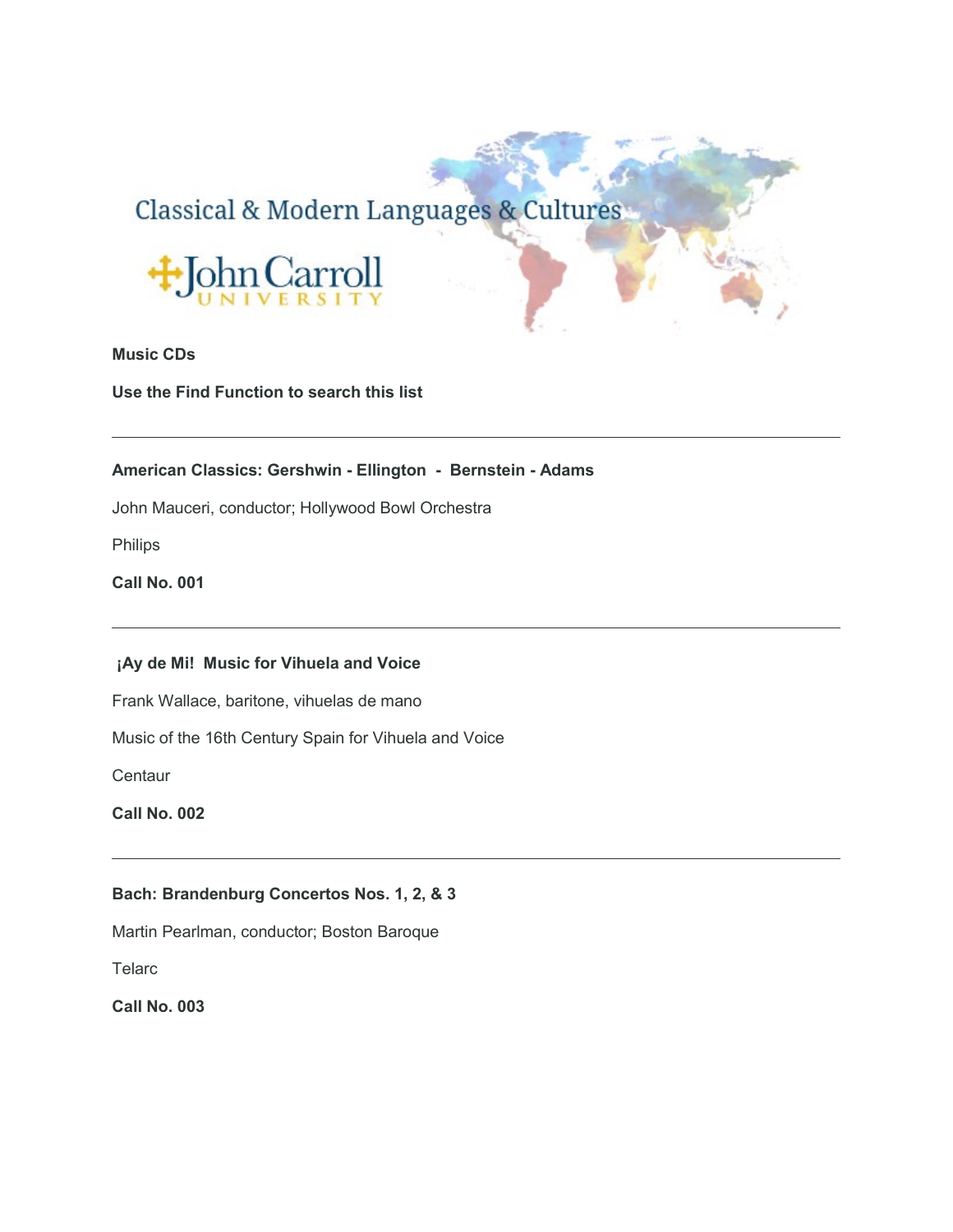#### **P.D.Q. Bach: Oedipus Tex and Other Choral Calamities**

Newton Wayland, conductor; The Greater Hoople Area Off-season Philharmonic & The Okay **Chorale** 

**Telarc** 

**Call No. 004**

# **Music of Samuel Barber**

Leonard Slatkin, conductor; Saint Louis Symphony Orchestra

EMI

**Call No. 005**

#### **Beethoven: The Creatures of Prometheus op. 43.**

Orpheus Chamber Orchestra

**Call No. 006**

# **Dvorák: Symphonische Variaationen über ein Originalthema op. 78, Böhmische Suite op. 39 Brahms: Ungarische Tänze**

John Eliot Gardiner, conductor (3 different orchestras)

**Call No. 007**

**Britten: Death in Venice (opera)**

**Call No. 008 (2 disks)**

**Albert Camus: Parle: 2. L'écrivain**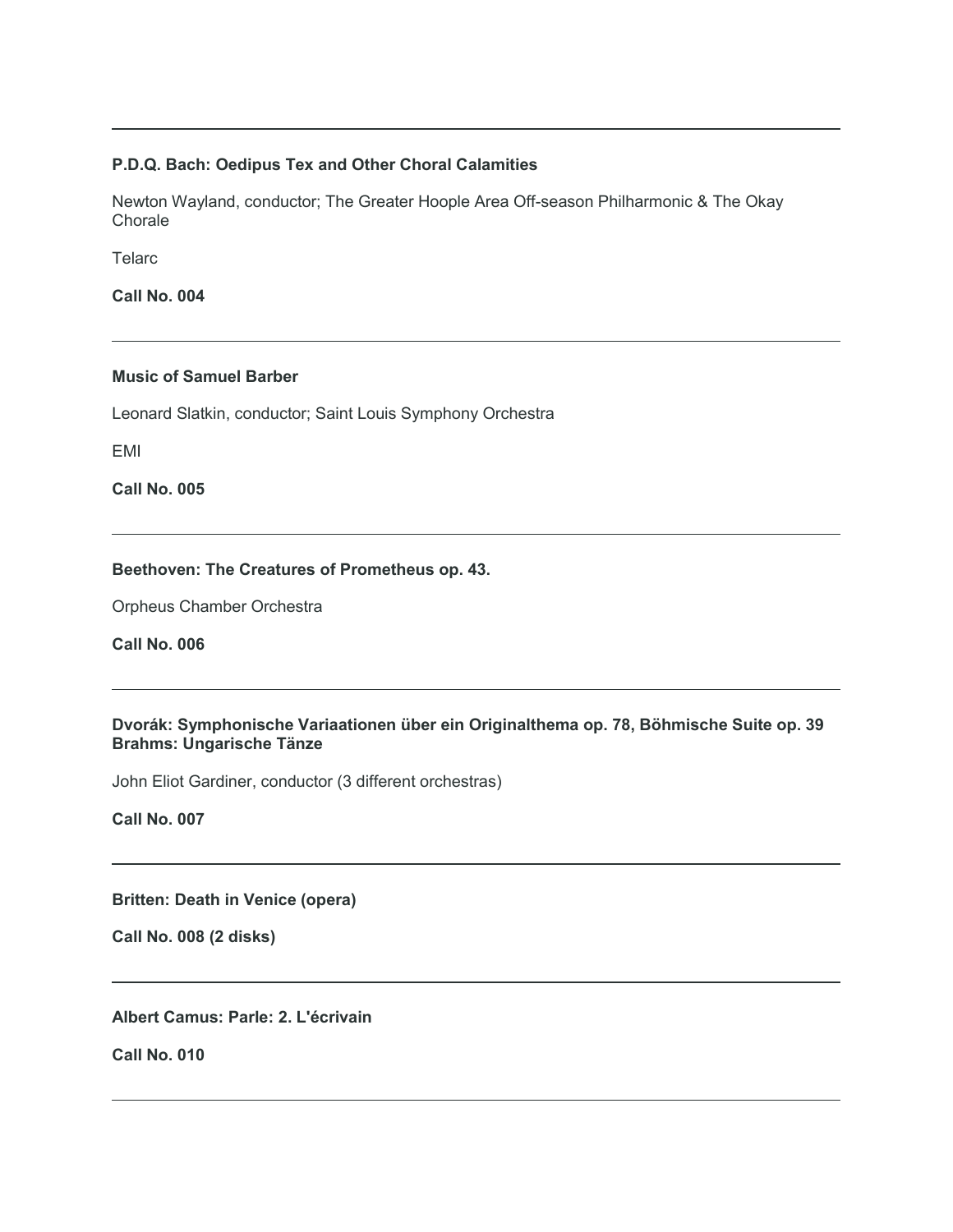# **Albert Camus: Parle: 3. L'Écrivain et le Théâtre**

**Call No. 011**

#### **Elliott Carter: The Minotaur; Piano Sonata; Two Songs**

Gerard Schwarz, Conductor; New York Chamber Symphony of the 92nd Street Y

# **Call No. 012**

**Chopin: 24 Preludes, op. 28; Sonata No. 3, op. 58; Mazurka in F minor, op. 68 no. 4 (op. posth.)**

Vladimir Ashenazy

**Call No. 013**

# **Selections from the Chopin Collection**

Artur Rubinstein, pianist

**Call No. 014**

#### **Corneille: Polyeucte**

**Call No. 015 (2 disks)**

# **Diderot: Le Neveu de Rameau**

**Call No. 016**

# **Evening Tunes in Prague**

Prague Chamber Orchestra Encore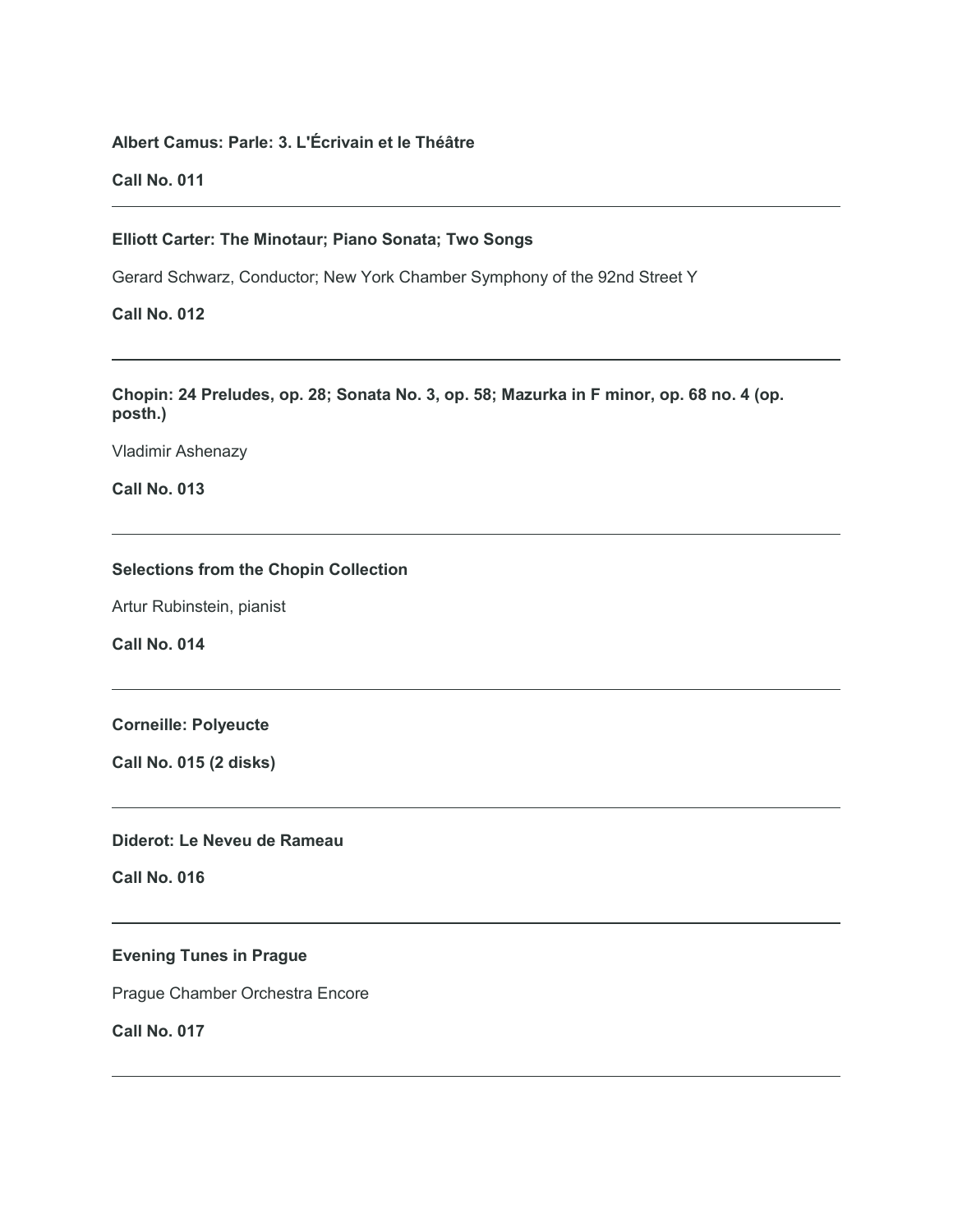**Manuel de Falla: Noches en los Jardines de España Isaac Albéniz: Iberia**

Daniel Barenboim, conductor; Orchestre de Paris

**Call No. 018**

# **Christoph Willibald Gluck: Iphigenie en Tauridezt**

Lamberto Gardelli, conductor

**Call No. 019 (2 disks)**

# **Christoph Willibald Glluck: Iphigenie in Aulis**

**Call No. 020 (2 disks)**

#### **Enrique Granados: Allegro de concierto; Dana lenta Goyescas; El pelele**

Alicia de Larrocha, piano

**Call No. 021**

#### **Edvard Grieg: Lyric Pieces**

Emil Gilels, piano

**Call No. 022**

**Edvard Grieg: Peer Gynt Suite No. 1; Peer Gynt Suite No. 2; Holberg Suite: Suite for String orchestra**

Libor Pesek, conductor; Slovak Philharmonic Orchestra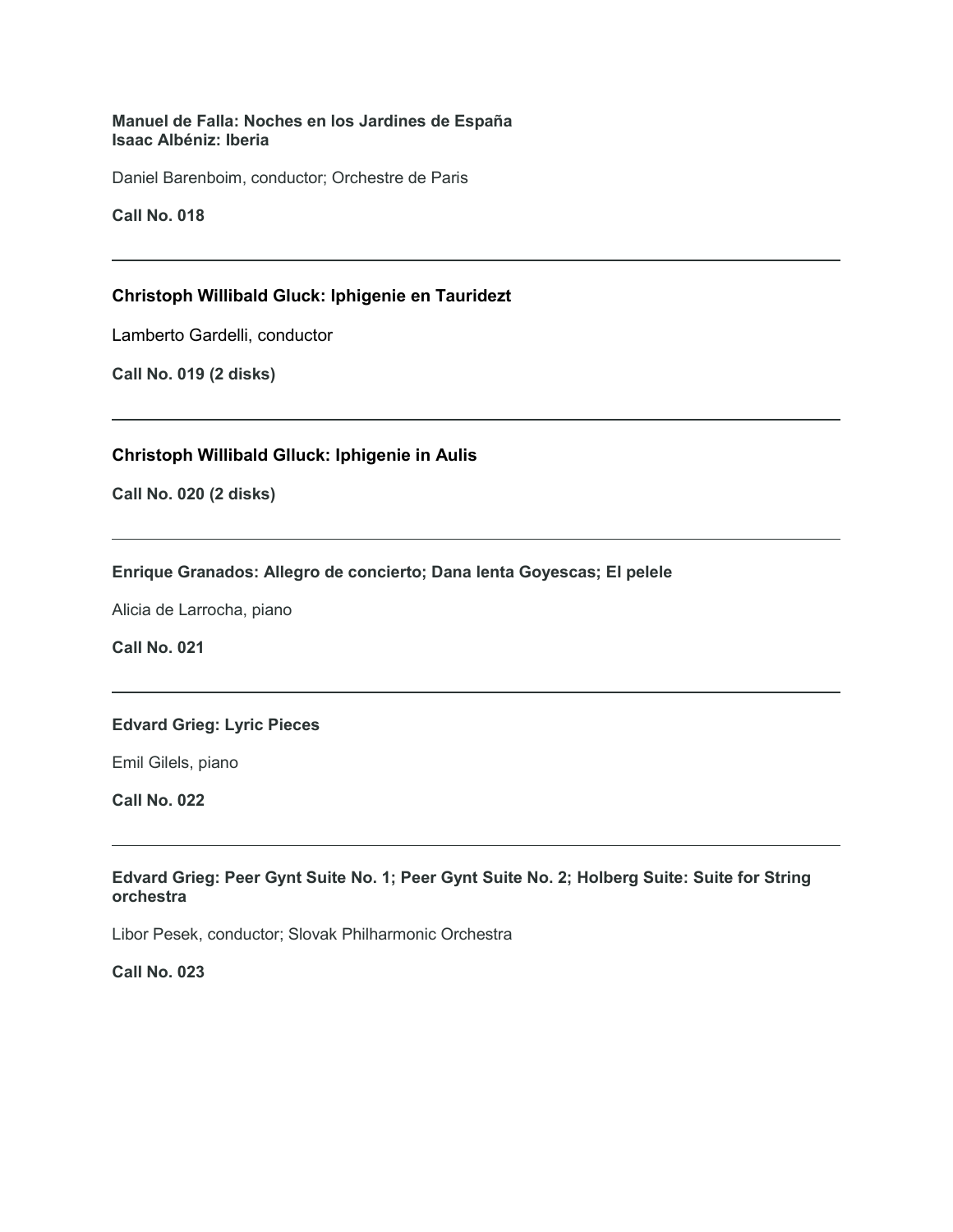#### **Edvard Grieg: Sonatas for Violin and Piano**

Augustin Dumay, violin Maria João Pires, piano

**Call No. 024**

#### **Edvard Grieg: Sange - Lieder - songs - melodies**

Anne Sofie von Otter, mezzosopran Bengt Forsberg, piano

**Call No. 025**

# **Holst: The Planets**

Electronically performed by Isao Tomita

**Call No. 026**

#### **Holst: The Planets**

James Levine, conductor; Chicago Symphony Orchestra & Chorus

**Call No. 027**

#### **Lamento d'Arianna**

Anthony Rooley, leader; The Consort of Musicke

**Call No. 028 (2 disks)**

# **Music of Henri Lazarof**

Gerard Schwarz, conductor; Seattle Symphony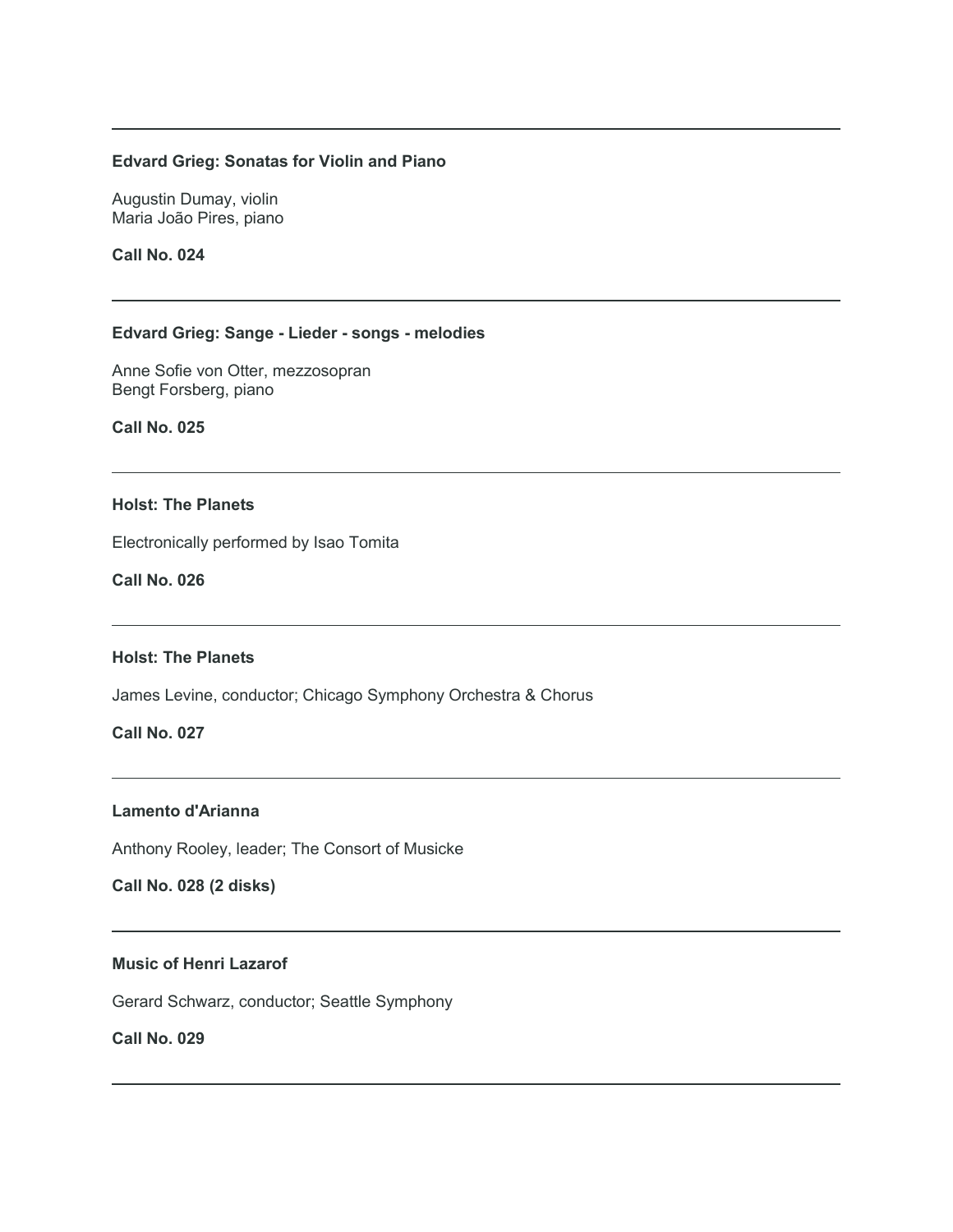# **William Christie: Les Arts Florissants**

**Call No. 030 (2 disks)**

#### **Liszt: Faust Symphony**

Riccardo Chailly, conductor; Royal Concertgebouw Orchestra

# **Call No. 031**

# **Liszt: Symphonic Poems: Prometheus; Orpheus; Tasso, Lamento e Trionfo**

Stanislav Macura, conductor; Prague Radio Symphony Orchestra

#### **Wagner: Siegfried-Idyll**

Zdenek Kosler, conductor; Czech Philharmonic Orchestra

# **Call No. 032**

#### **The Art of Flemish Song in the Courts of Europe**

Nancy Knowles, soprano, flute Frank Wallace baritone, vihuelas de mano

**Call No. 033**

#### **Carl Loewe: Balladen & Lieder**

**Call No. 034**

**Jean-Baptiste Lully: Atys (opera in 5 acts)**

**Call No. 035**

**Frank Martin: The Lay of the Love and Death of Cornet Christopher Rilke**

**Lothar Zagrosek, conductor; Austrian Radio Symphony Orchestra**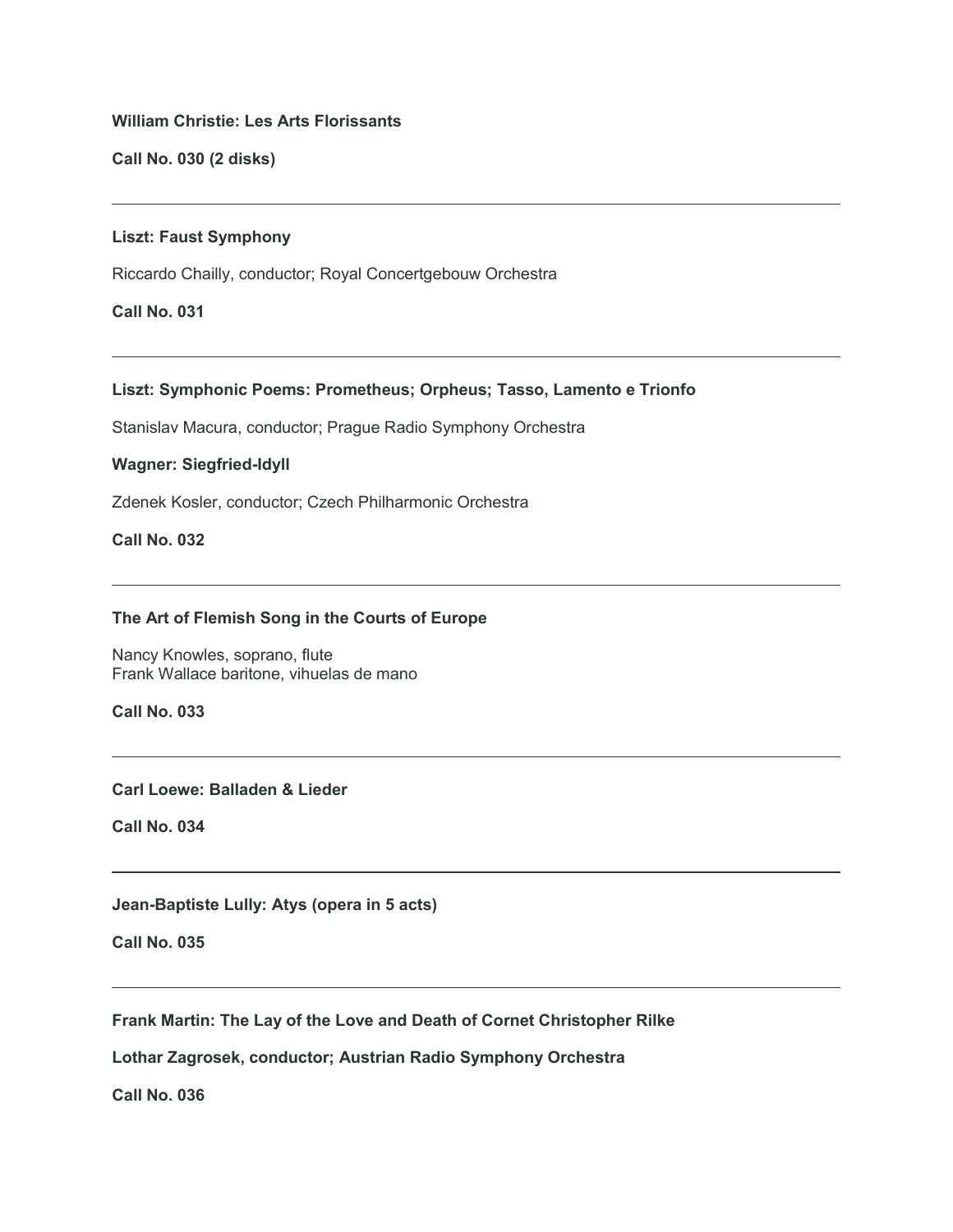**Molière: L'Avare**

**Call No. 038 (2 disks)**

#### **Mozart: Ascanio in Alba**

**Call No. 039**

#### **Mozart: Serenade No. 13 in G major; Concerto for flute, harp and orchestra in C major; Sinfonia concertante in E flat for violin, viola and orchestra**

Christoph von Dohnányi, conductor, The Cleveland Orchestra

**Call No. 040**

#### **Mozart: Symphony No. 40 in G minor; Symphony No. 41 in C**

John Eliot Gardener; English Baroque Soloists

**Call No. 041**

## **Jacques Offenbach: La Belle Hélène**

John Matheson, conductor; The Sadler's Wells Orchestra and Chorus

**Call No. 042**

**Neidhart von Reuental**

**Call No. 043**

# **Carl Orff: Carmina Burana**

Robert Shaw, conductor; Atlanta Symphony Orchestra & Chorus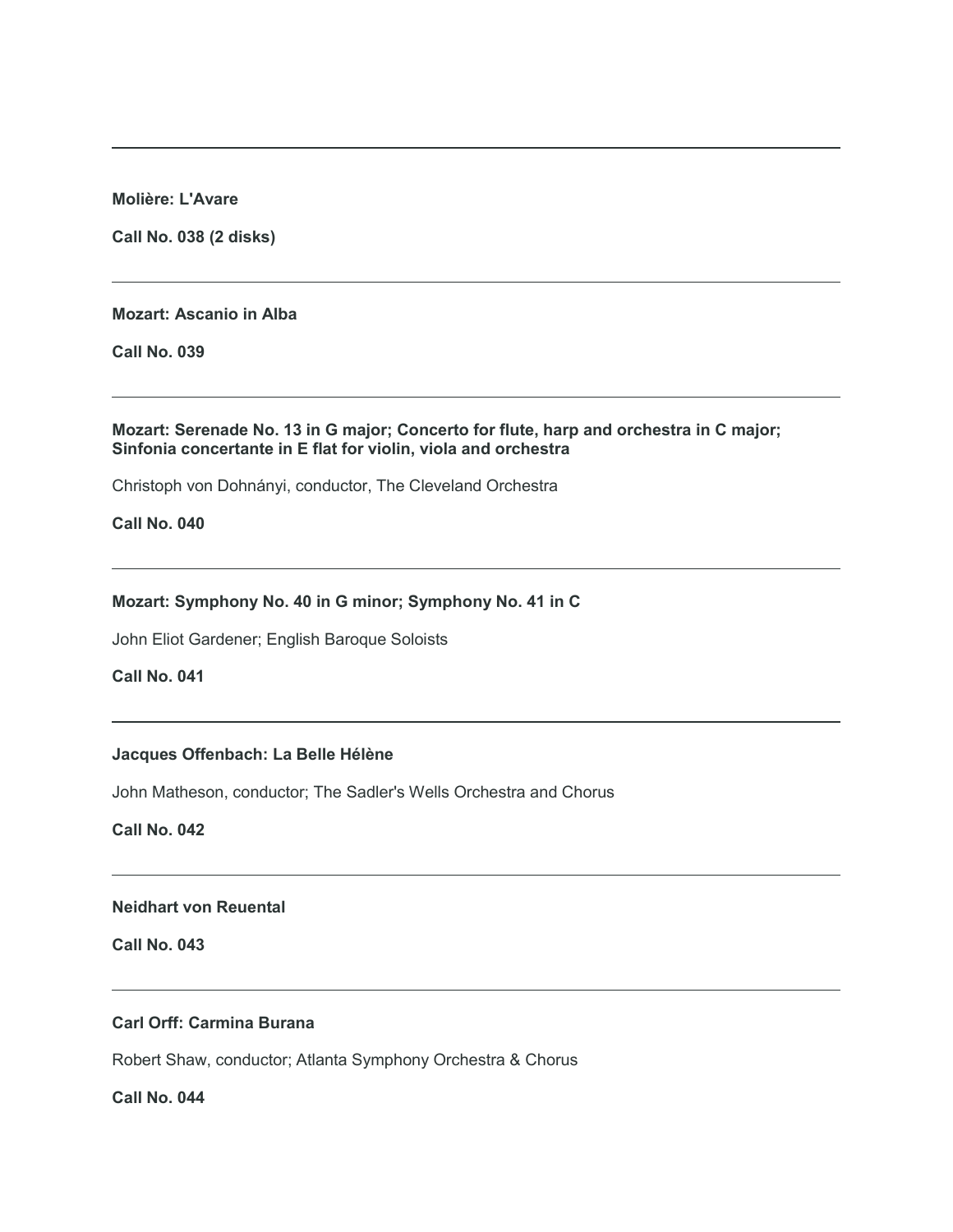#### **Paganini: Concerto No. 1 in D for Violin and Orchestra, Op. 6 Saint-Saëns: Havanaise for Violin and Orchestra, Op. 83; Introduction and Rondo caprccioso for Violin and Orchestra, Op. 28**

Sarah Chang, violin Wolfgang Sawallisch, conductor; The Philadelphia Orchestra

Angel Records

**Call No. 045**

**The Music of Harry Partch**

**Call No. 046**

**Out of this World** musical by Cole Porter

with the original Broadway cast

Sony Broadway

**Call No. 047**

# **Phèdre: Racine**

La scène est à Trézène, ville du Péloponnèse

**Call No. 048 (2 disks)**

**Castor et Pollux (an opera)** Jean-Philippe Rameau

**Call No. 049 (2 disks)**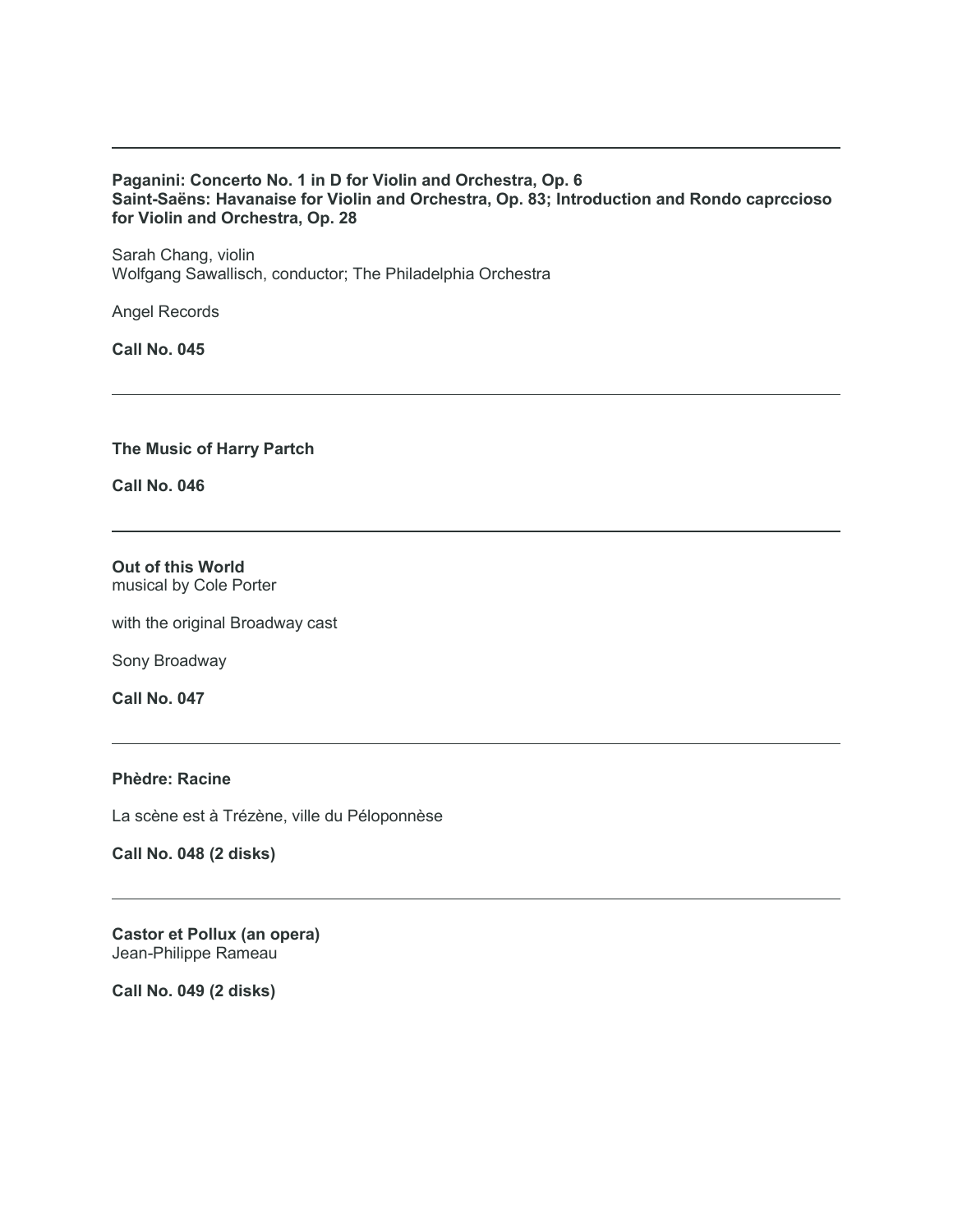#### **Respighi: Fontane di Roma, Pini di Roma, Feste romane**

Giuseppe Sinopoli, conductor; New York Philharmonic

BMG Direct Marketing

**Call No. 050**

#### **Camille Saint-Saëns**

Kyung Wha Chung, conductor; Royal Philharmonic Orchestra

Decca Record Co.

**Call No. 051**

#### **Saint-Saëns: Symphonie No. 3**

Philippe Lefébvre, organist Seiji Ozawa, conductor; Orchestre National de France

EMI Records LTD

**Call No. 052**

#### **The Hyperion Schubert Edition**

Thomas Hampson, baritone Graham Johnson, piano with Marie McLaughlin, soprano

Hyperion Records LTD

# **Call No. 053**

**Lieder nach Texten von Joseph von Eichenforff (Robert Schumann, Liederjreis Op. 39; Hugo Wolf; Hans Pfitzner**

Preiser Records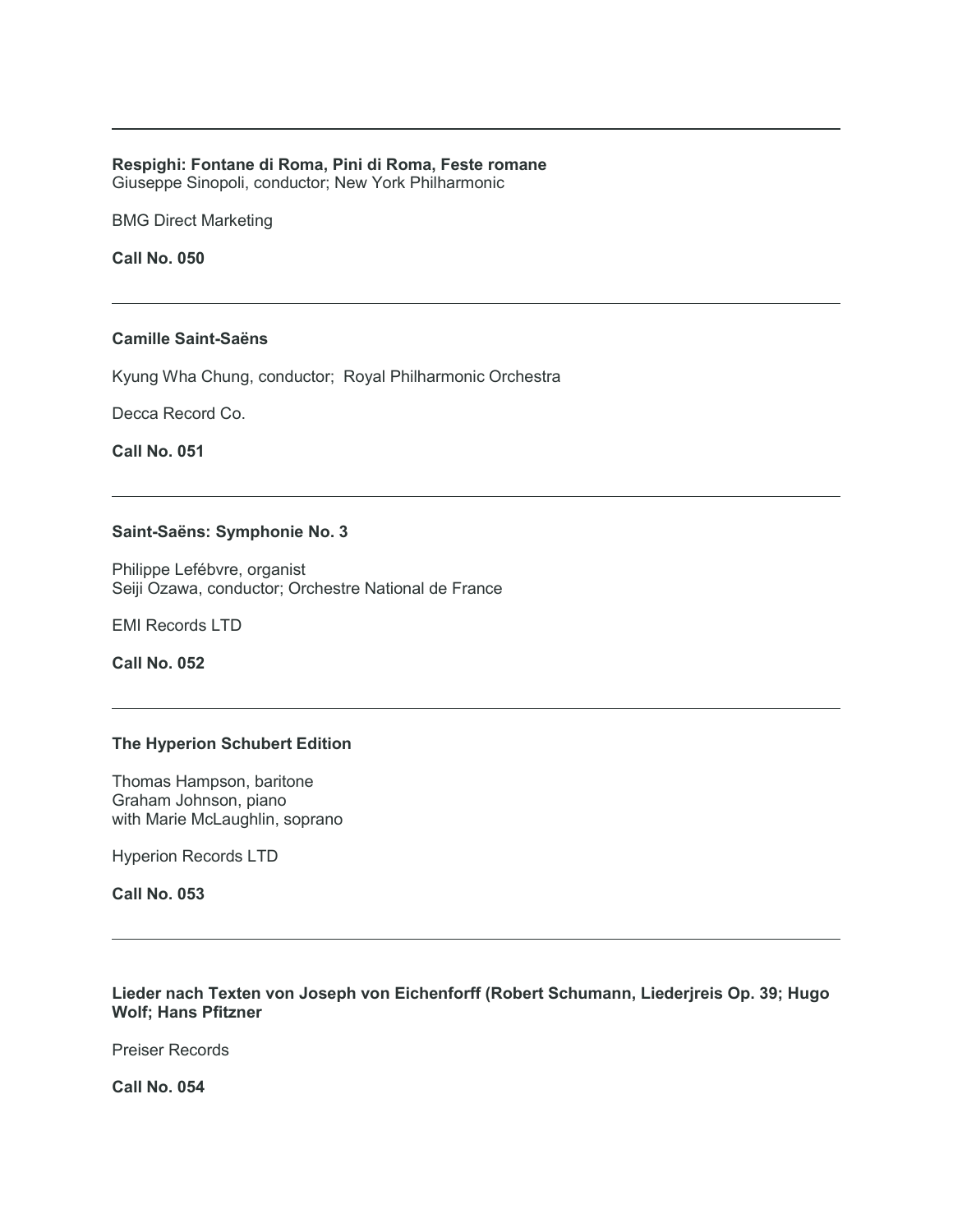#### **Songs and Dances of the Middle Ages**

James Carrier, Hazel Ketchum, John Holenko

Dorian Discovery

**Call No. 055**

#### **A Stokowski Fantasia**

The Philadelphia Orchestra (recorded 1926-40)

Pavilion Records LTD

**Call No. 056**

# **Richard Strauss: Also sprach Zarathustra, Op. 30; Ein Heidenleben, Op. 40**

Fritz Reiner, conductor; Chicago Symphony Orchestra

BMG Classics

**Call No. 057**

**Richard Strauss: Don Juan, Till Eulenspiegel's Merry Pranks; Dance of the Seven Veils** Stadium Symphony Orchestra of New York

**Thomas Canning: Fantasy on a Hymn Tune** Houston Symphony Orchestra

Leopold Stokowki, condcutor

Vanguard Classics

**Call No. 058**

# **Igor Stravinsky: The Composer, Volume 1**

Robert Craft, conductor; The Orchestra of St. Luke's

**Call No. 059 (2 disks)**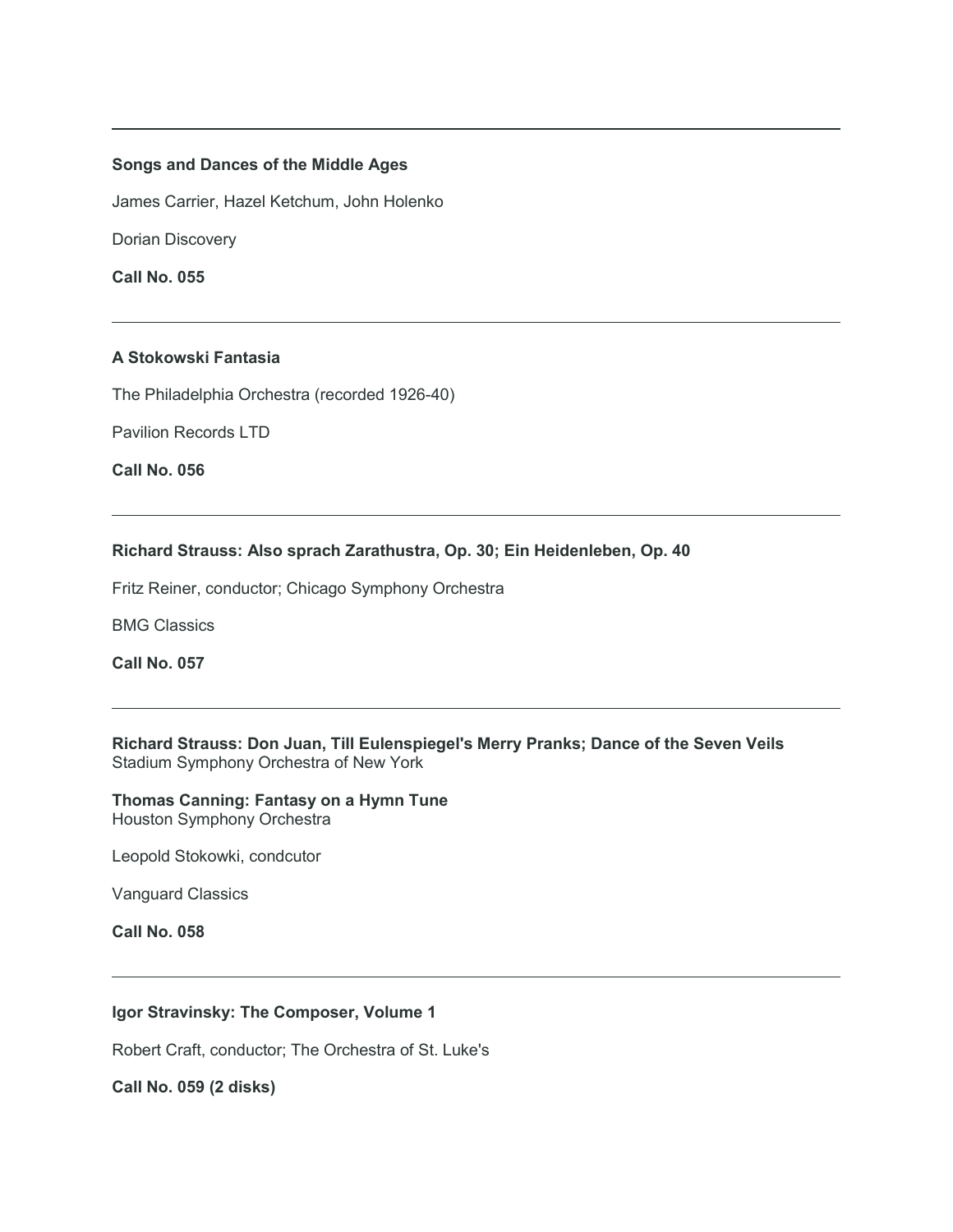#### **Stravinsky: Apollon musagète, Dumbarton Oaks, Concerto in D**

Jukka-Pekka Saraste, conductor; Scottish Chamber Orchestra

Virgin Classics LTD.

**Call No. 060**

**Tchaikovsky: Serenade for Strings in C, Op. 48 Hugo Wolf: Italian Serenade in G Edward Elgar: Introduction and Allegro for Strings, Op. 47 Samuel Barber: Adagio for Strings, Op. 11**

Semyon Bychkov, conductor; Berliner Philharmoniker

**Call No. 061**

# **Wagner: Götterdämmerung**

James Levine, conductor; The Metropolitan Opera Orchestra and Chorus

**Call No. 062 (2 disks)**

# **Wagner: Die Meistersinger von Nürnberg**

Herbert von Karajan, conductor

**Call No. 063 (4 disks)**

**Wagner: Parsifal**

**Call No. 064 (2 disks)**

#### **Wagner: Das Rheingold**

James Levine, conductor; The Metropolitan Opera Orchestra

**Call No. 065 (3 disks)**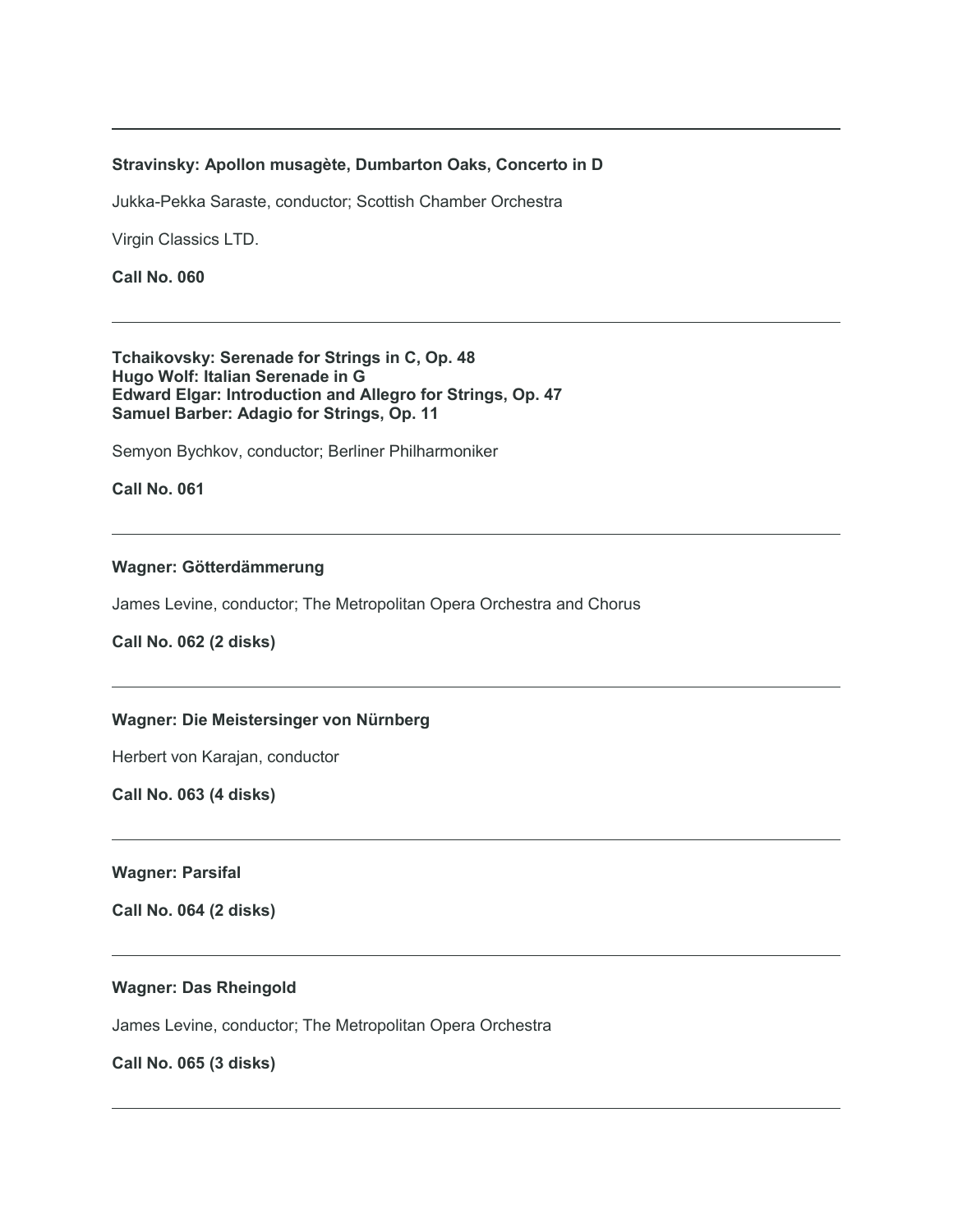#### **Wagner: Siegfried**

James Levine, conductor; The Metropolitan Opera Orchestra

**Call No. 066 (4 disks)**

#### **Wagner: Die Walküre**

James Levine, conductor; The Metropolitan Opera Orchestra

**Call No. 067 (4 disks)**

**Carl Maria von Weber: Der Freischiitz (3 act opera)**

**Call No. 068 (2 disks)**

**Kurt Weil: Die Dreigroschenoper**

**Call No. 069**

**Hugo Wolf: Lieder**

**Call No. 070**

**noche MexicanA**

**Call No. 071 (2 disks)**

#### **Marco da Gagliano: La Dafne**

Jürgen Jürgens, conductor: Monteverdi-chor Hamburg, Camerata Accademica Hamburg

James Levine, conductor; The Metropolitan Opera Orchestra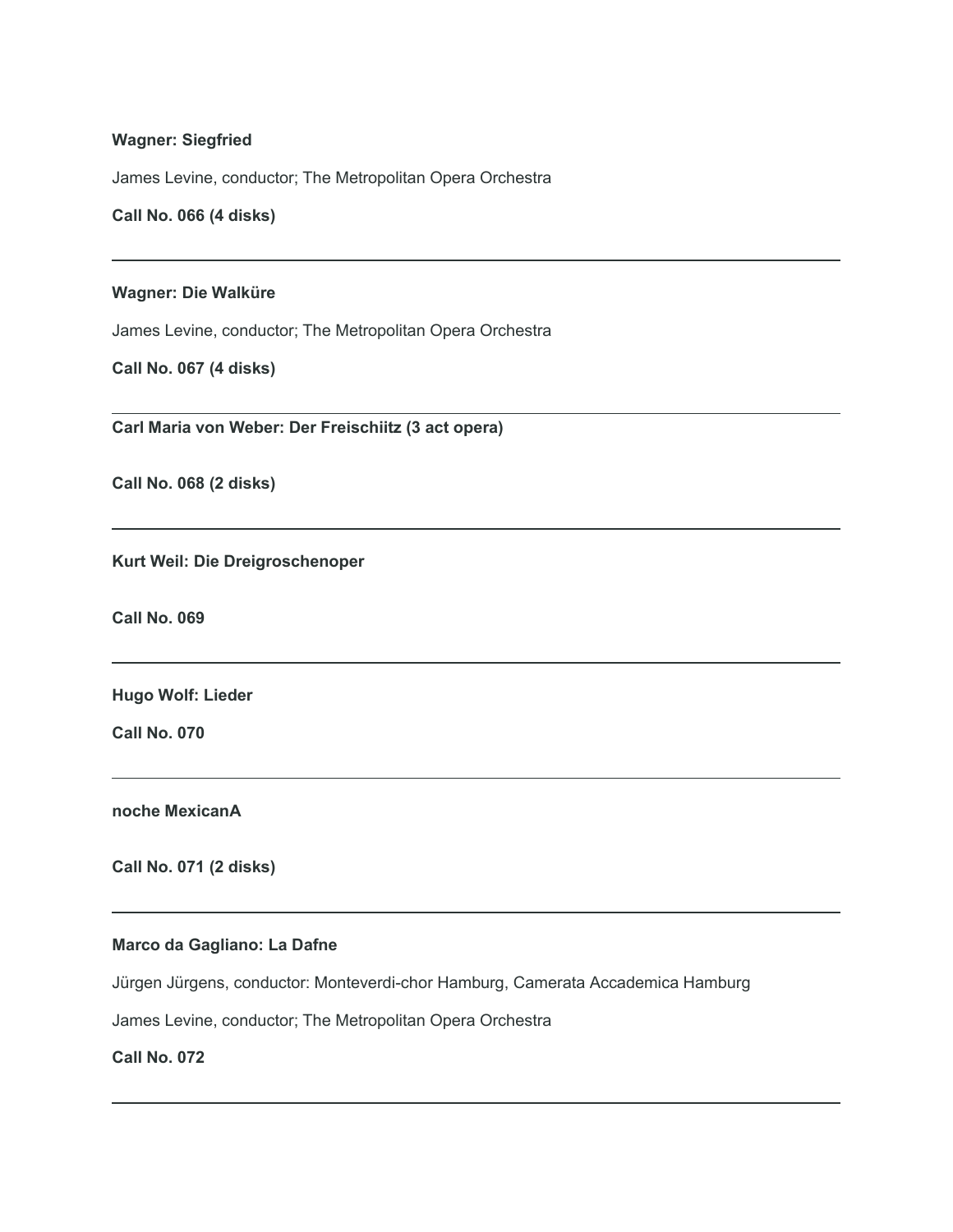# **Louis-Nicolas Clérambault: Cantates Profanes (secular cantatas)**

James Levine, conductor; The Metropolitan Opera Orchestra

# **Call No. 073**

## **Claudio Monteverdi, Madrigals of War and Love**

Raymond Leppard, Conductor; members of the English Chamber Orchestra and The Glyndebourne **Chorus** 

Phillips

**Call No. 074 (2 disks)**

#### **Schubert, Mignon-Lieder**

Sharon Kam, clarinet; Barbara Bonney, soprano; Geoffrey Parsons, piano

BMG Direct Marketing

**Call No. 075**

# **French Chamber Music: Ravel and Debussy**

André Previn, piano; Julie Rosenfeld, violin; Gary Hoffman, cello

RCA Victor

**Call No. 076**

# **The Celtic Harp: A Tribute to Edward Bunting**

The Chieftains with the Belfast Harp Orchestra

RCA Victor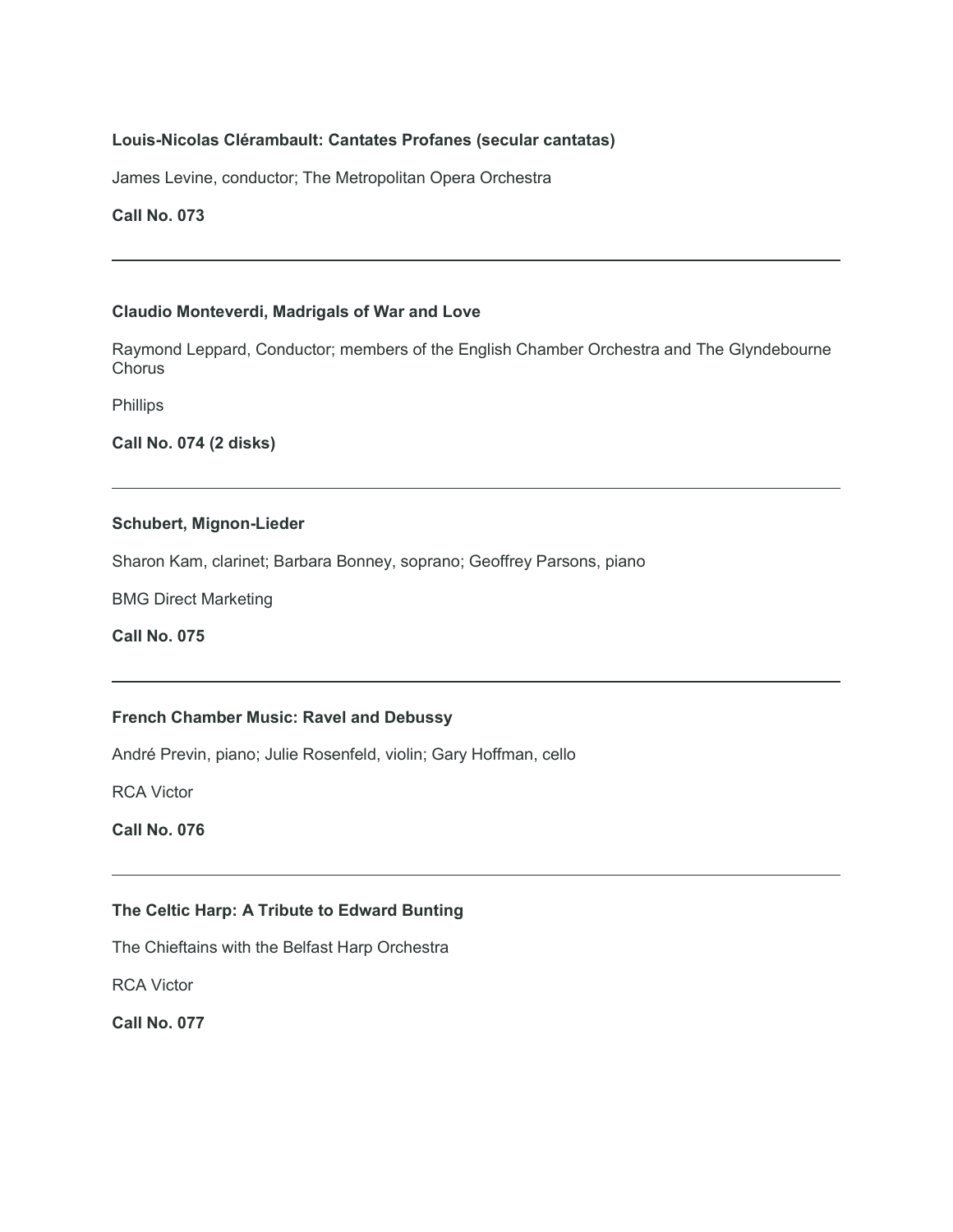#### **Cantus Arcticus**

Max Pommer, conductor, Leipzig Radio Symphony Orchestra

BMG Classics

**Call No. 078**

#### **Gounod Faust**

Carlo Rizzi, conductor; Chorus and Orchestra of Welsh National Opera

**Teldec** 

**Call No. 079 (3 disks)**

#### **Sonus Chanterai (music of medieval France)**

Artists: James Carrier, Hazel Ketchum, John Holenko, Will Mason

Dorian Discovery

**Call No. 080**

# **Mephisto Magic (Liszt - Bartok - Weiner - Kodály**

Sir Georg Solti, Conductor; Chicago Symphony Orchestra

Decca Record Co.

**Call No. 081**

#### **Nueva España (Close encounters in the New World, 1590-1690)**

Joel Cohen, The Boston Camerata

Erato Disques, S.A.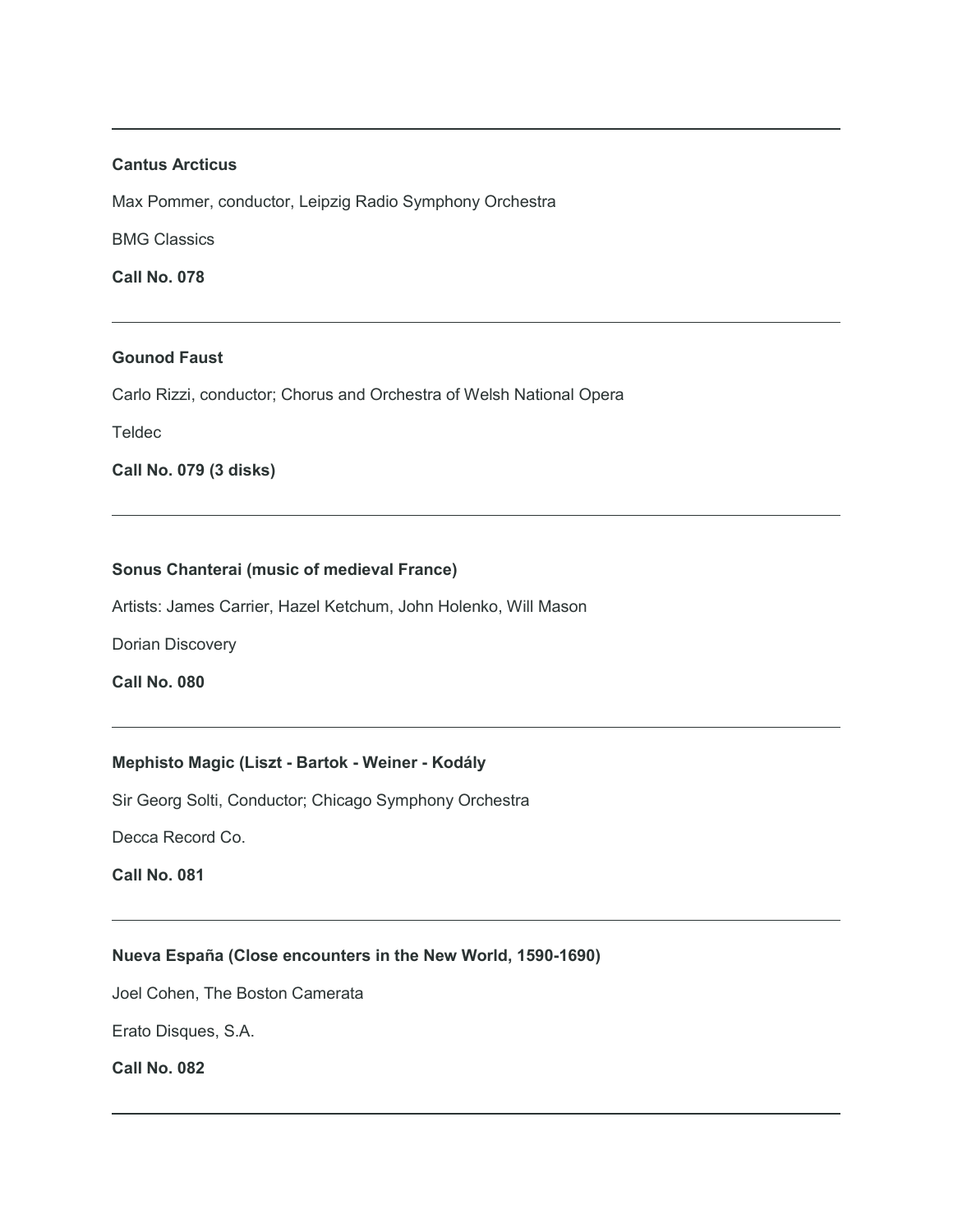# **The Antonio Carlos Jobim Songbook (The Girl from Ipanema)**

BMG Direct Marketing **Call No. 083**

## **Campra Cantates Françaises (French Cantatas)**

Jacqueline Nicolas, Soprano; Michel Chapuis, Conductor

Disques Pierre Verany

**Call No. 084**

#### **Banba**

Musical group: Clannad

BMG Music Publishing, LTD

**Call No. 085**

# **Rachmaninoff Symphonic Dances**

Yuri Temirkanov, Conductor; St. Petersburg Philharmonic Orchestra

RCA Victor

**Call No. 086**

#### **Shostakovich Symphony No. 10, Op. 93; Modest Mussorgsky**

Mariss Jansons, Conductor, The Philadelphia Orchestra

EMI Classics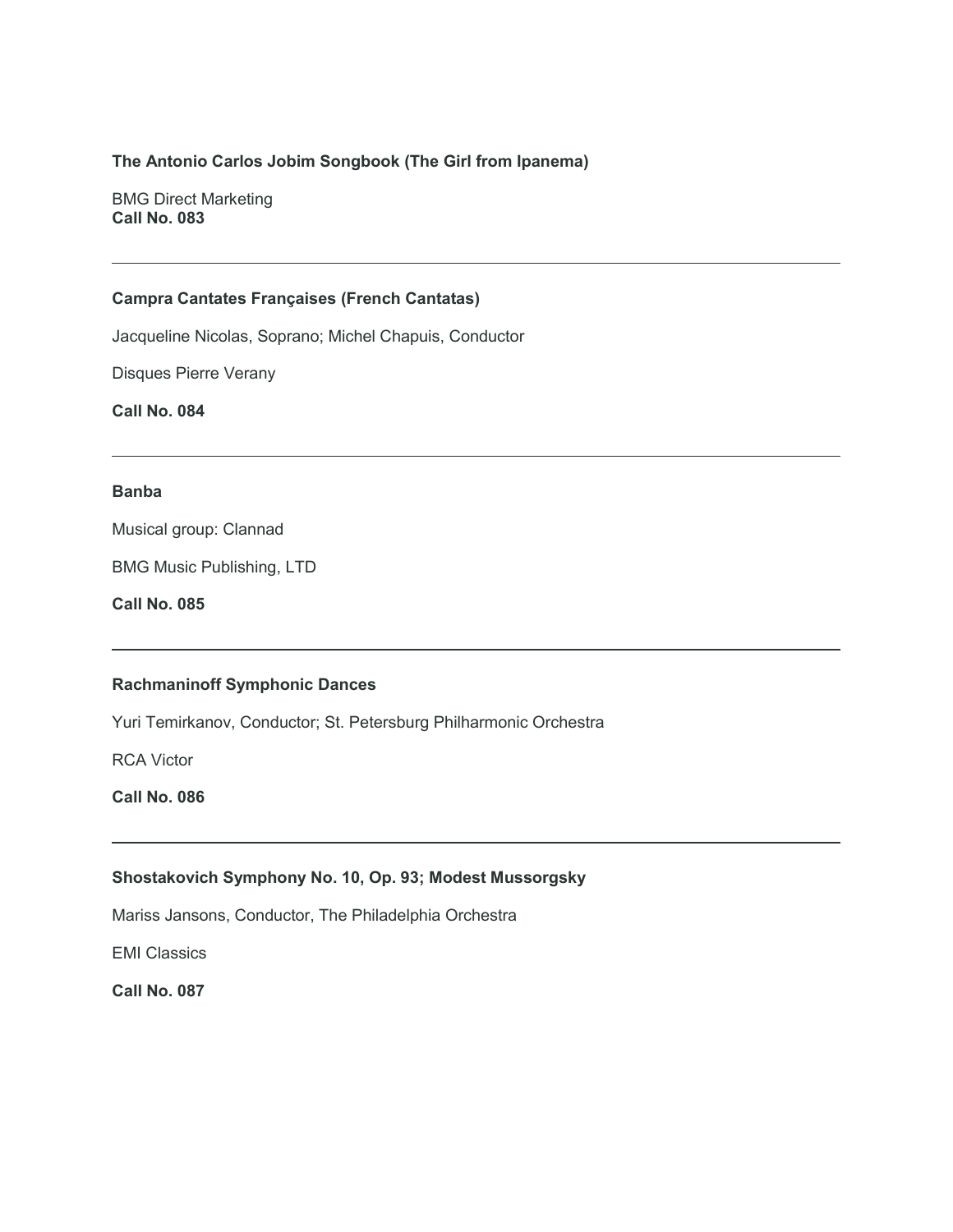# **Kalervo Tuukkanen, Symphony No. 3, Op. 36 "The Sea"; Violin Concerto No. 2, Op. 45**

Ari Rasilainen, Conductor; Jyväskylä Symphonly Orchestra

Finlandia Records

**Call No. 088**

# **Henry Purcell, Dido & Æneas**

Opera in three acts

BMG Direct Marketing

**Call No. 089**

# **All the Best Irish Pub Songs, Vol. 1 (25 songs)**

M.C.P.S.

**Call No. 090**

# **25 Favourite Irish Drinking Songs**

M.C.P.S.

**Call No. 091**

# **Gypsy Passions: The Flamenco Guitar**

Rodrigo, Flamenco guitarist

Lyrichord Discs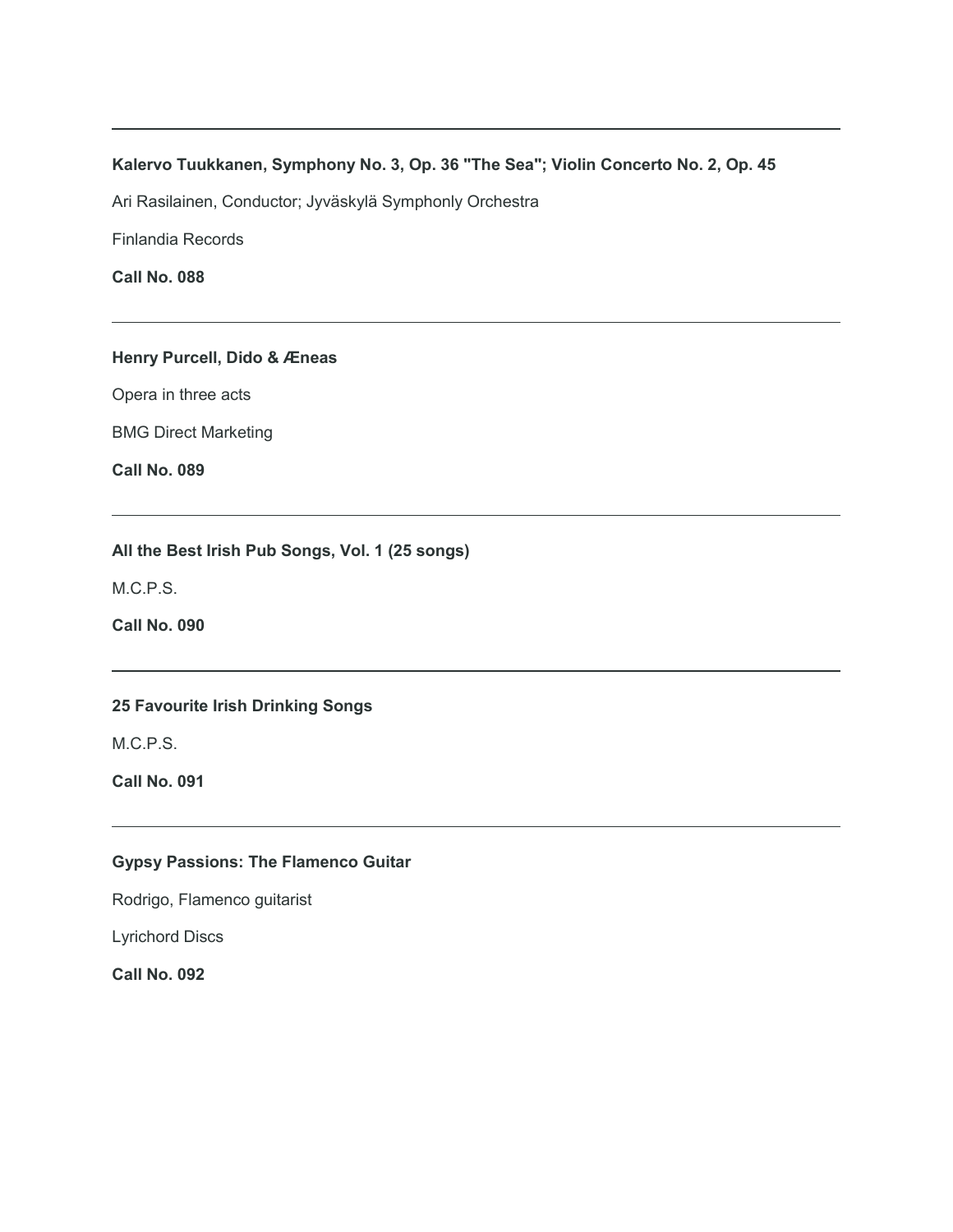# **Cajun Party! Real Cajun Dance Music**

Artists: The Cajun Playboys, Roscoe Theriot, Peter Choates, Sammy Naquin, Kevin Dugas, Frank Barzas

Mardi Gras Records, Inc.

**Call No. 093**

# **Ancient Echoes**

Chorovaya Akademia

RCA Victor record label

**Call No. 094**

#### **Stories**

Garrison Keillor

HighBridge Company

**Call No. 095**

# **Beausoleil (Bayou Boogie)**

Artists: Steve Conn, Sonny Landreth, Dave Ransom, Russell Keyes Rounder Records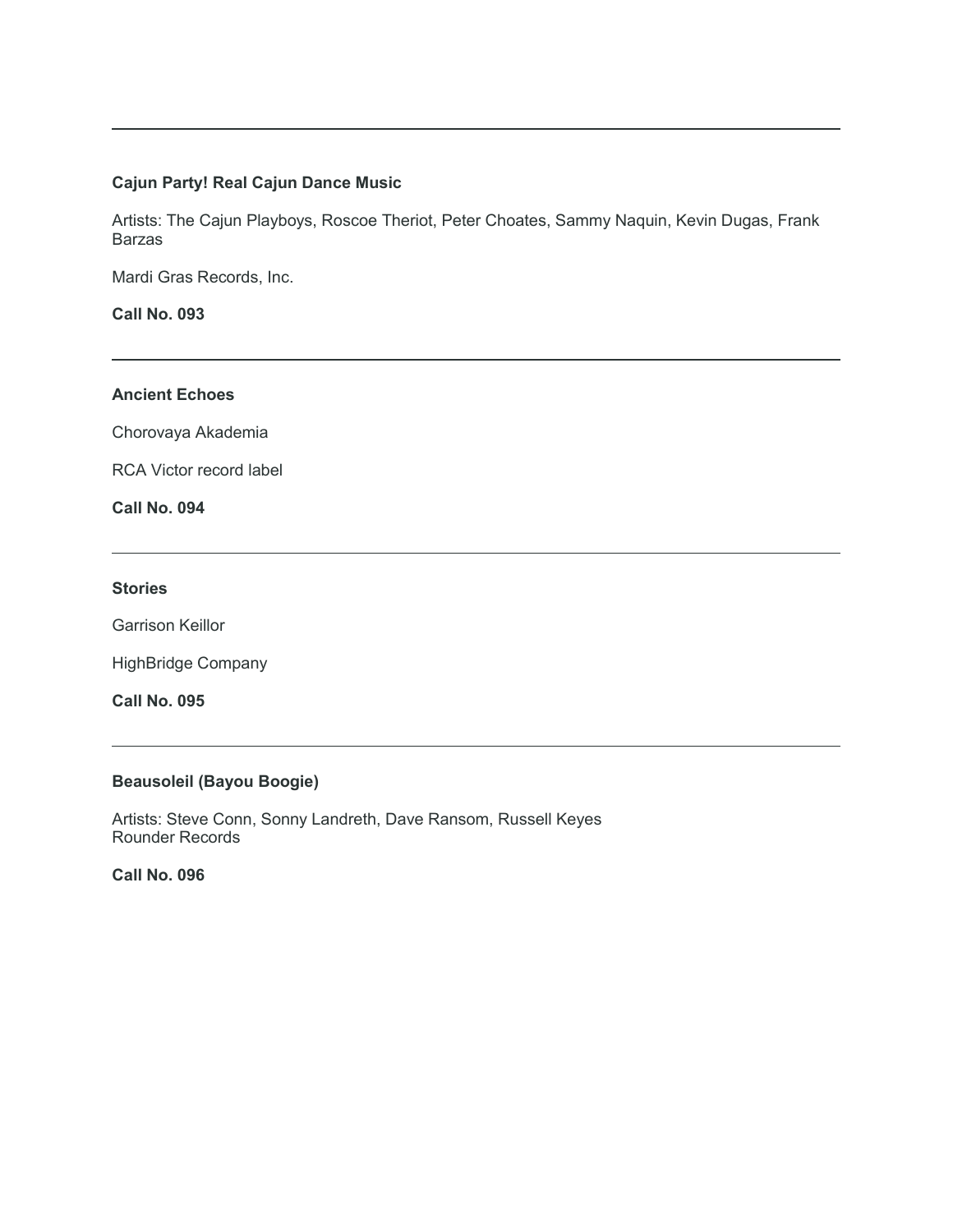# **Spain**

Leontyne Price, Soprano

Fritz Reiner, Conductor

Chicago Symphony Orchestra

BMG Classics

**Call No. 097**

# **Cossacks!**

**Call No. 098**

# **Soh Daiko (Japanese drums)**

**Call No. 099**

# **Three Swedish Fiddlers**

Pers Hans, Ralle Almlöf, Björn Stabi

Shanachie Records

**Call No. 100**

# **Steelbands of Trinidad and Tobago**

Delos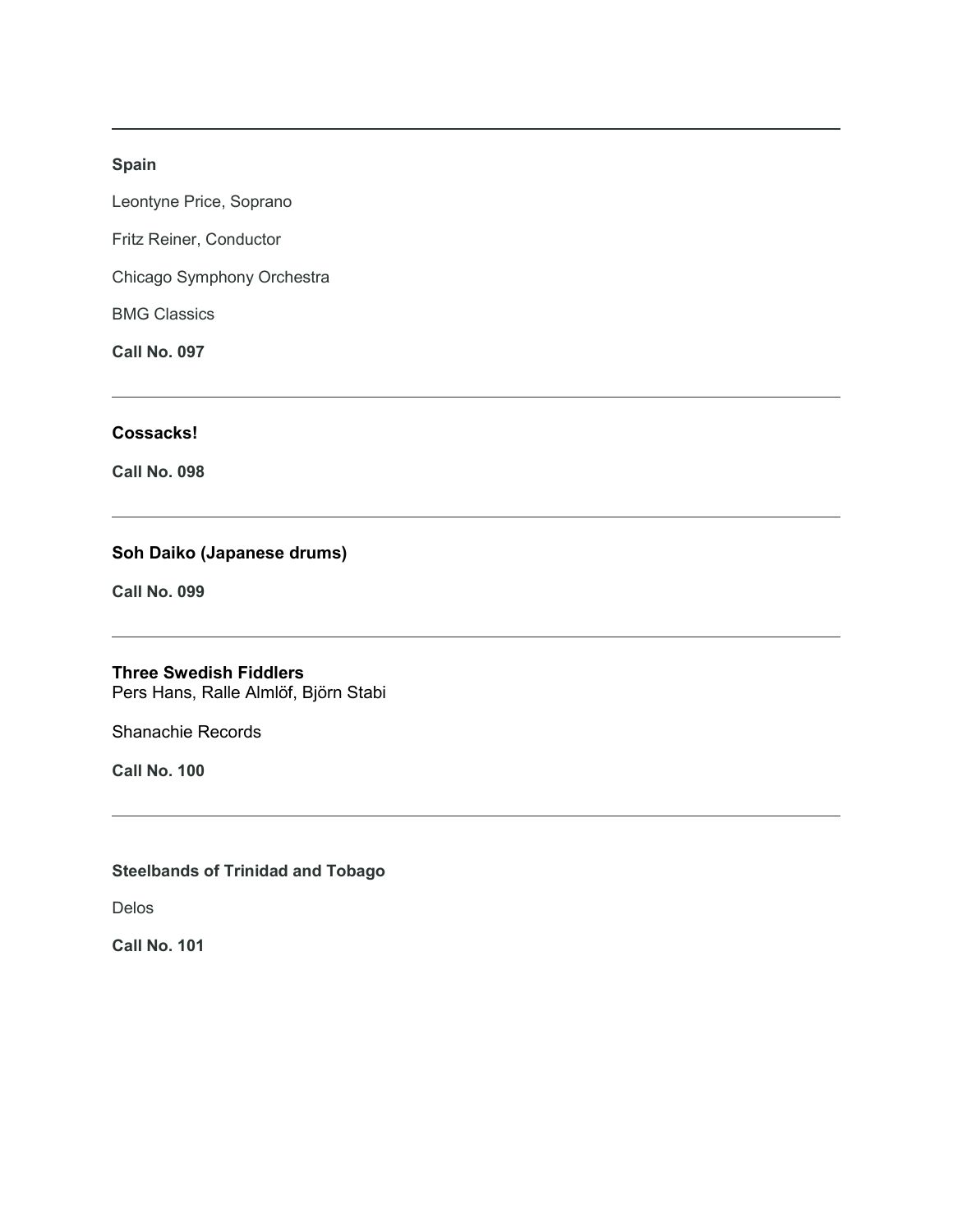# **Savia Andina (classics)**

Sukay Records

**Call No. 102**

**Victoria de los Angeles**

**Call No. 103**

**Placido Domingo: De mi alma latina**

**Call No. 104**

**Beethoven: Klaviersonate Nr. 13 Es-dur op. 27 No. 1; Klaviersonate Nr. 14 cis-moll op. 27 No. 2; Klaviersonate Nr. 15 D-dur op. 28 Pastorale**

**Call No. 105**

**Liszt: Romance oublié Edvard Grieg: Cello Sonata, Op. 36 Liszt: Elégle No. 1, Elégle No. 2 Anton Rubinstein: Cello Sonata No. 1, Op. 18 Liszt: Die Zelle in Nonnenwerth, La lugubre gondola**

Steven Isserlis, cello Stephen Hough, piano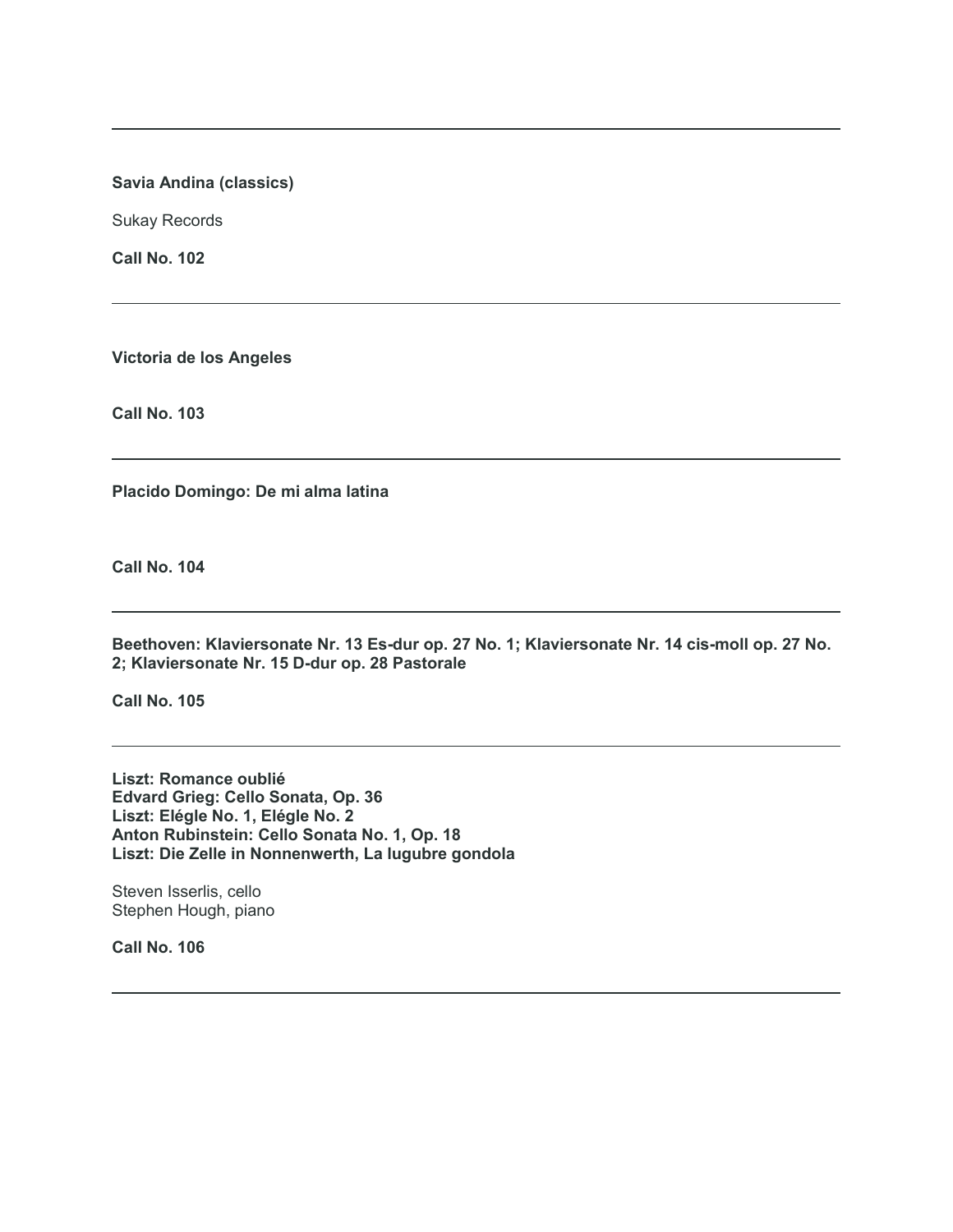# **Noches de España (Romantic guitar classics)**

Pepe Romero

Philips

**Call No. 107**

#### **Wienerwalzer Paprika**

Antal Dorati, conductor

**Mercury** 

**Call No. 108**

# **Serge Prokofiev, Symphony no. 1 in D major, op. 25 "Classical"; Symphony no. 5 in B flat major, op. 100**

James Levine, Conductor; Chicago Symphony Orchestra

PolyGram Records

**Call No. 109**

**Schubert, Symphony No. 4 'Tragic' and Schumann, Symphony No. 4.** Nikolaus Harnoncourt, Conductor; Berliner Philharmoniker

BMG Direct Marketing

**Call No. 110**

# **Mendelssohn, Ein Sommernochtstraum op. 61 and Die erste Walpurgisnacht op. 60**

Nikolaus Harnoncourt, Conductor; The Chamber Orchestra of Europe

BMG Direct Marketing